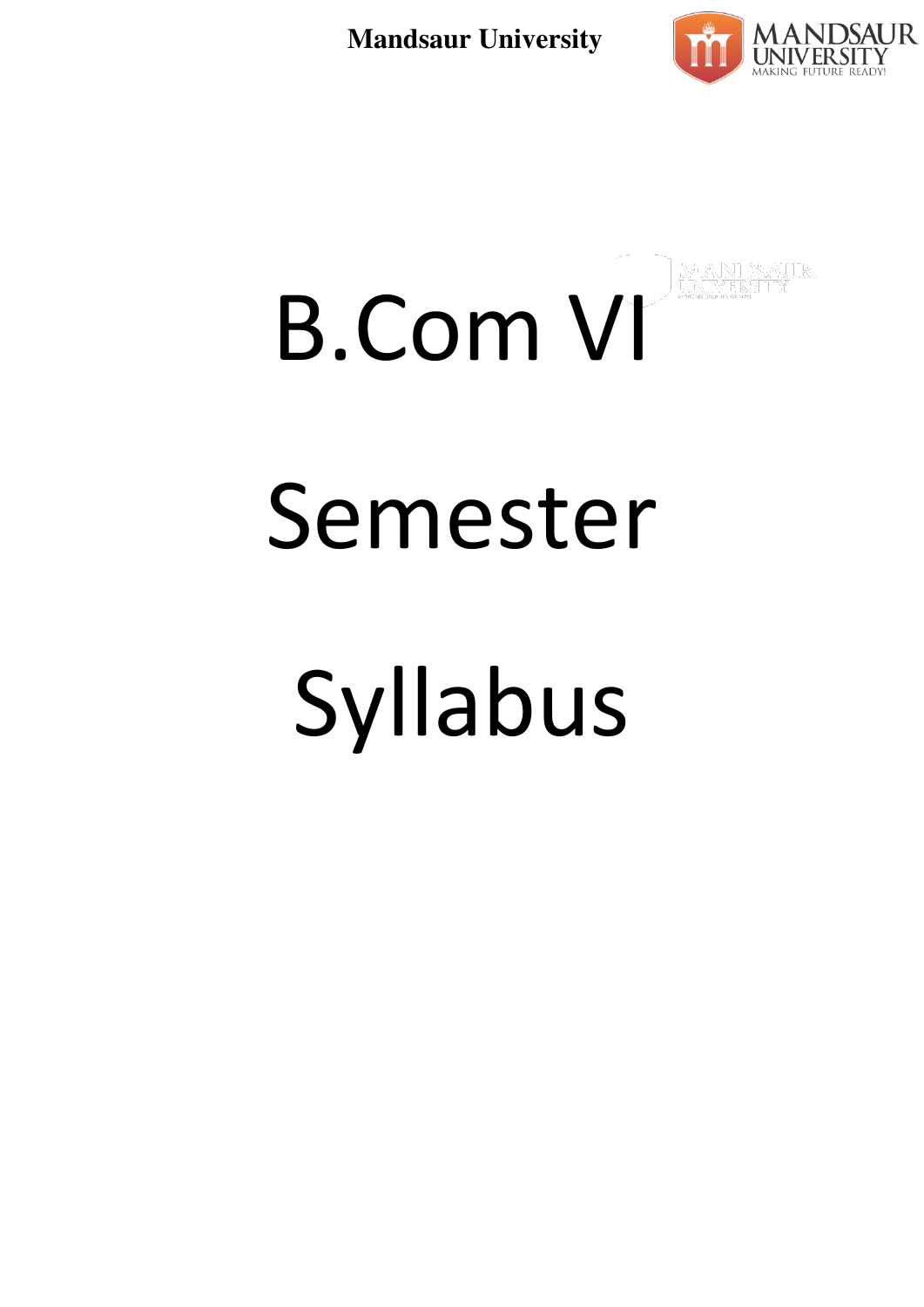

| Subject Name      |   |  | Credit |
|-------------------|---|--|--------|
| COM200 - Auditing | ∽ |  | 4      |

#### **Objectives:**

This subject is a study of the principles, practices and procedures of auditing. Demonstrate knowledge of the substantiation of balances and collection of audit evidence and preparation of audit work papers. Understand and demonstrate the ability

to report the results of the audit.

#### **Unit-1**

**Auditing**: Meaning, objectives, importance and types of Auditing, Audit Process: internal control, internal check & internal audit, audit programmer.

#### **Unit-2**

**Audit Procedure**: Routine checking, vouching, verification of assets & liabilities

#### **Unit -3**

**Auditors of Public company**: Qualification, Appointment of company Auditors, their powers, duties and liabilities.

#### **Unit -4**

**Audit Report**: Meaning, objectives, types of report, reporting under companies act.

#### **Unit-5**

**Professional Ethics and Code of Conduct:** Meaning, Objectives and provisions related to ethics & conduct of Chartered Accountant.

#### **Outcomes:**

- Demonstrate knowledge of the conceptual and legal framework of financial statement audits;
- Describe auditing standards and procedures;
- Identify the steps involved in a financial statement audit.

#### **Text books:**

1. Gupta Kamal contemporary Auditing Tata Mc Graw Hill, New Delhi

#### **Reference books:**

- 1. Sharma T.R. Principles of Auditing Sahitya Bhawan Agra.
- 2. Tondon B.N. Principles of Auditing, S. Chand and Co., New Delhi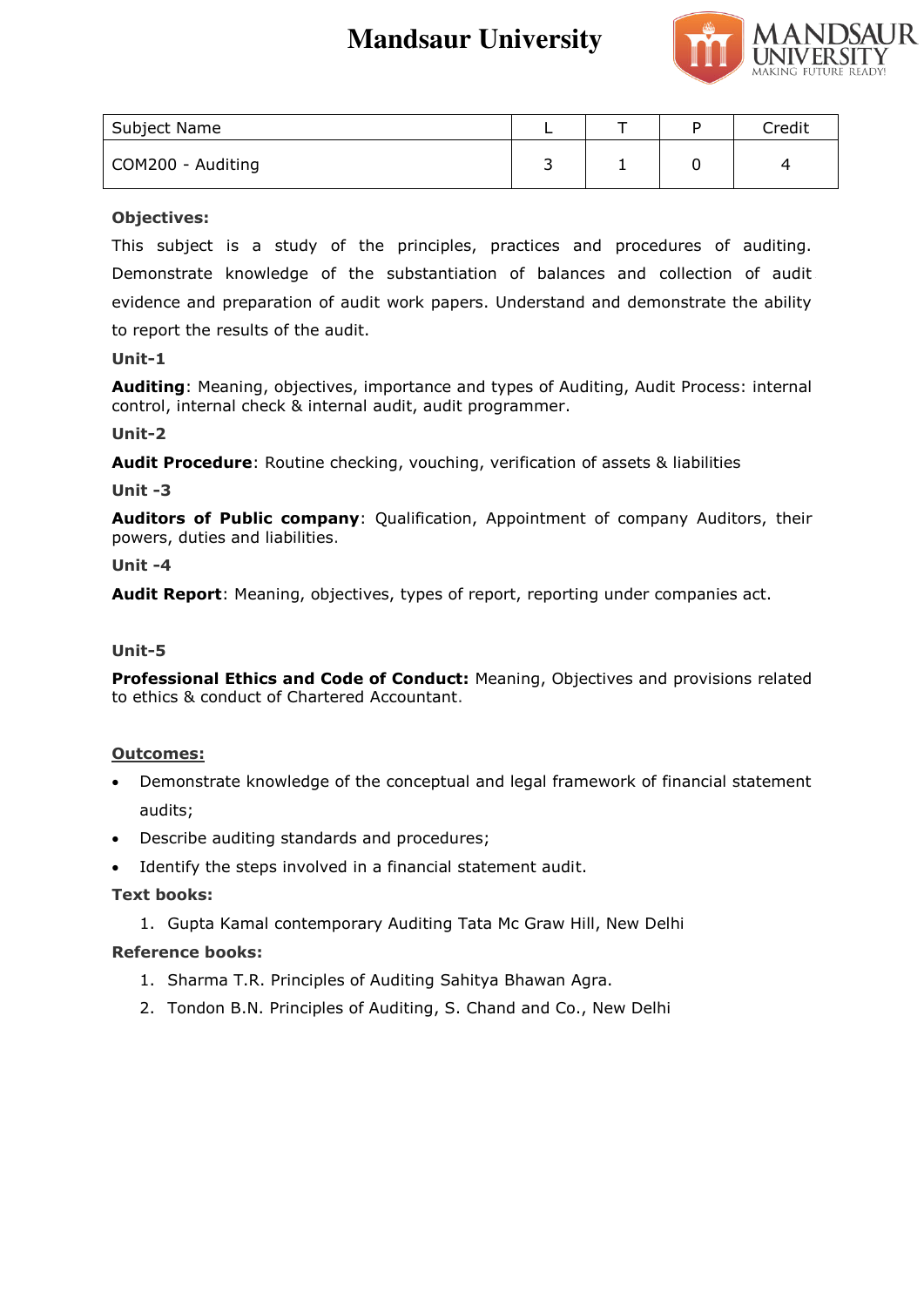

| Subject Name        |  | Credit |
|---------------------|--|--------|
| COM210 - Internship |  | . .    |

- 1. At the end of fifth semester examination, every student of B.Com will undergo on-the-job practical training in any manufacturing, service or financial organization. The training will be of 45 days duration. The college/institute will facilitate this compulsory training for students.
- 2. During the training, the student is expected to learn about the organization and analyse and suggest solutions of a live problem. The objective is to equip the student with the knowledge of actual functioning of the organization and problems faced by them for exploring feasible solutions and suggestions.
- 3. During the course of training, the organization (where the student is undergoing training) will assign a problem/project to the student.
- 4. The student, after the completion of training will submit a report to the college/institute which will form part of third semester examination. However, the report must be submitted by the end of May during sixth semester so that it is evaluated well in time and final semester results are not delayed.
- 5. The report (based on training and the problem/project studied) prepared by the student will be known as summer training project report. The report should ordinarily be based on primary data. It should reflect in depth study of micro problem, ordinarily assigned by the organization where student undergoes training. Relevant tables and bibliography should support it.
- 6. The average size of report ordinarily will be of approx 30 typed pages in standard font size (12) and double spacing. One neatly typed and soft bound (paper back) copy of the report will be submitted to the college/institute. The report will be typed in A-4 size paper.
- 7. The report will be evaluated by two external examiners. It will carry total of 300 marks divided into written report of 200 marks, and presentation and viva of 100 marks. There will be no internal examiner. Only such person will evaluate the project report who has minimum three years of experience of teaching Management/Commerce classes in a college/University. Experience of teaching Management/Commerce classes as guest faculty shall not be counted.
- 8. It is mandatory that the student will make presentation in the presence of teachers and students. The student is expected to answer to the queries and questions raised in such a meeting.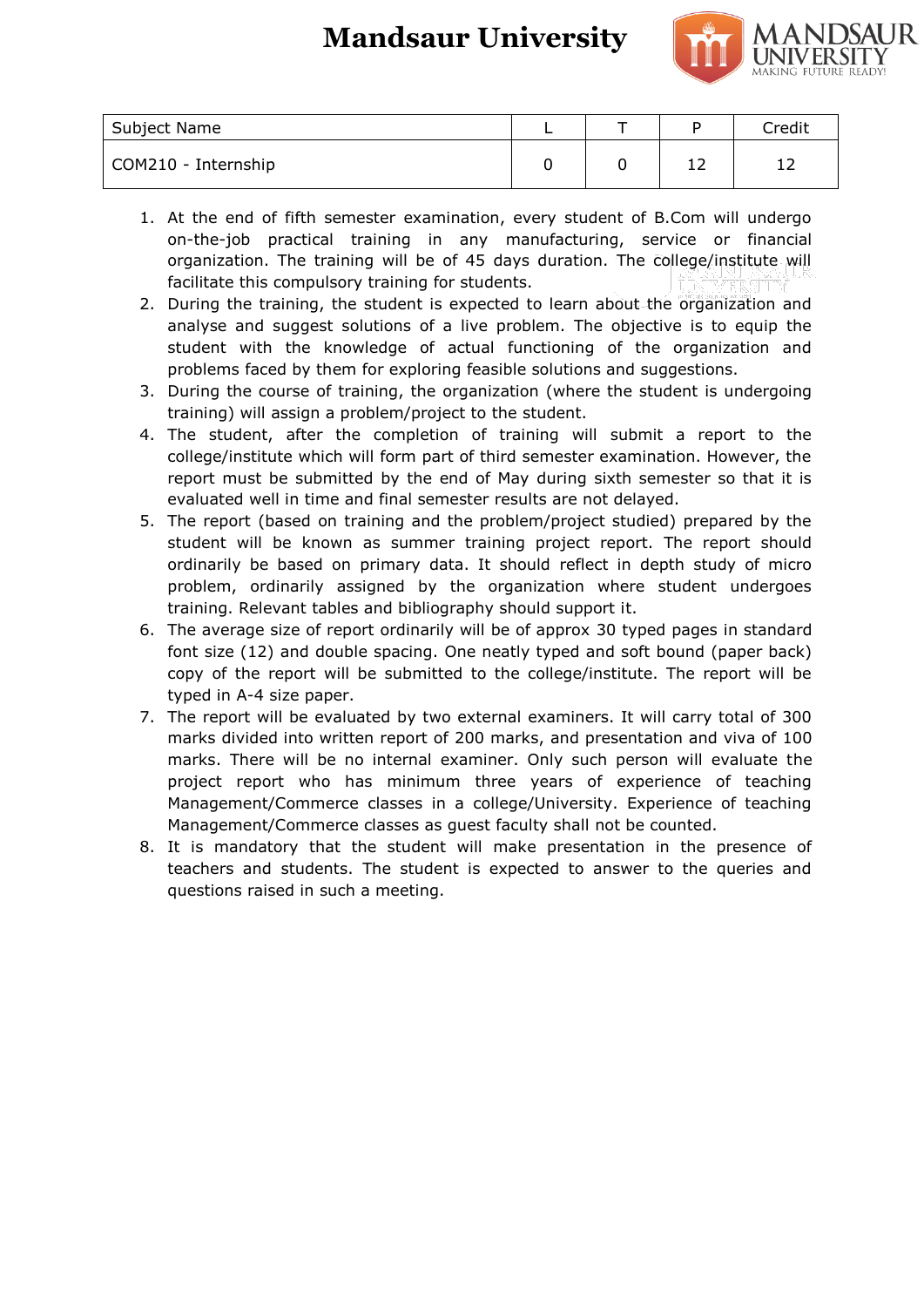

| Subject Name                     |  | Credit |
|----------------------------------|--|--------|
| COM221 - Economic Administration |  |        |

#### **Objectives:**

- To create conceptual background about Indian Economy.
- To understand the problems of economy.
- To understand the concept of financial administration.

#### **Unit-1**

**Economic Administration**: Nature, Scope, Objectives, Limitations and Techniques of Economic Administration in India. Essential elements of good economic administration.

**Economic Policies:** Fiscal Policy, Monetary Policy, Industrial Policy, Industrial licensing, Import-export Policy.

#### **Unit-2**

**Economic Planning**: Pre-requisites of economic planning, Planning Organisation and Administration: Machinery for the Formulation, Implementation, Supervision, Coordination and Evaluation of five year plans in India (a detailed study of planning machinery in India)

#### **Unit -3**

**Financial Administration in India**: Scope and significance, Components of financial administration, Cannons of Financial Administration

**Parliamentary control on finance:** Constitutional provisions and methods of parliamentary control, Comptroller and auditor General of India. **Unit -4** 

**Administration of Finance:** Centre, State and local Finances, Administration of Financial Resources: Central and State Financial relations, The Constitutional provisions of Finance, Finance commissions and their recommendations.

#### **Unit-5**

**Administration of tax revenue in India:** Features and problems of good tax administration, tax evasion.

**Administration of public debt:** The External resources and problem

**Administration of public sector:** Accountability and managerial problems of public enterprise, financial control of public sector enterprise.

#### **Outcomes:**

- Students will understand the economic structure of Indian economy and learn about its various aspects related to policy making.
- Students will learn about the financial administration, revenue and expenditure structure of Indian economy.

#### **Text books:**

- 1. Prem Chand A : Control of Public Expenditure in India.
- *2.* Mishra & Puri : Indian Economy

#### **Reference books:**

- 1. B.L. Mathur : Economic Policy and Administration
- 2. B.L. Fadia : Lok Prashashan (in Hindi)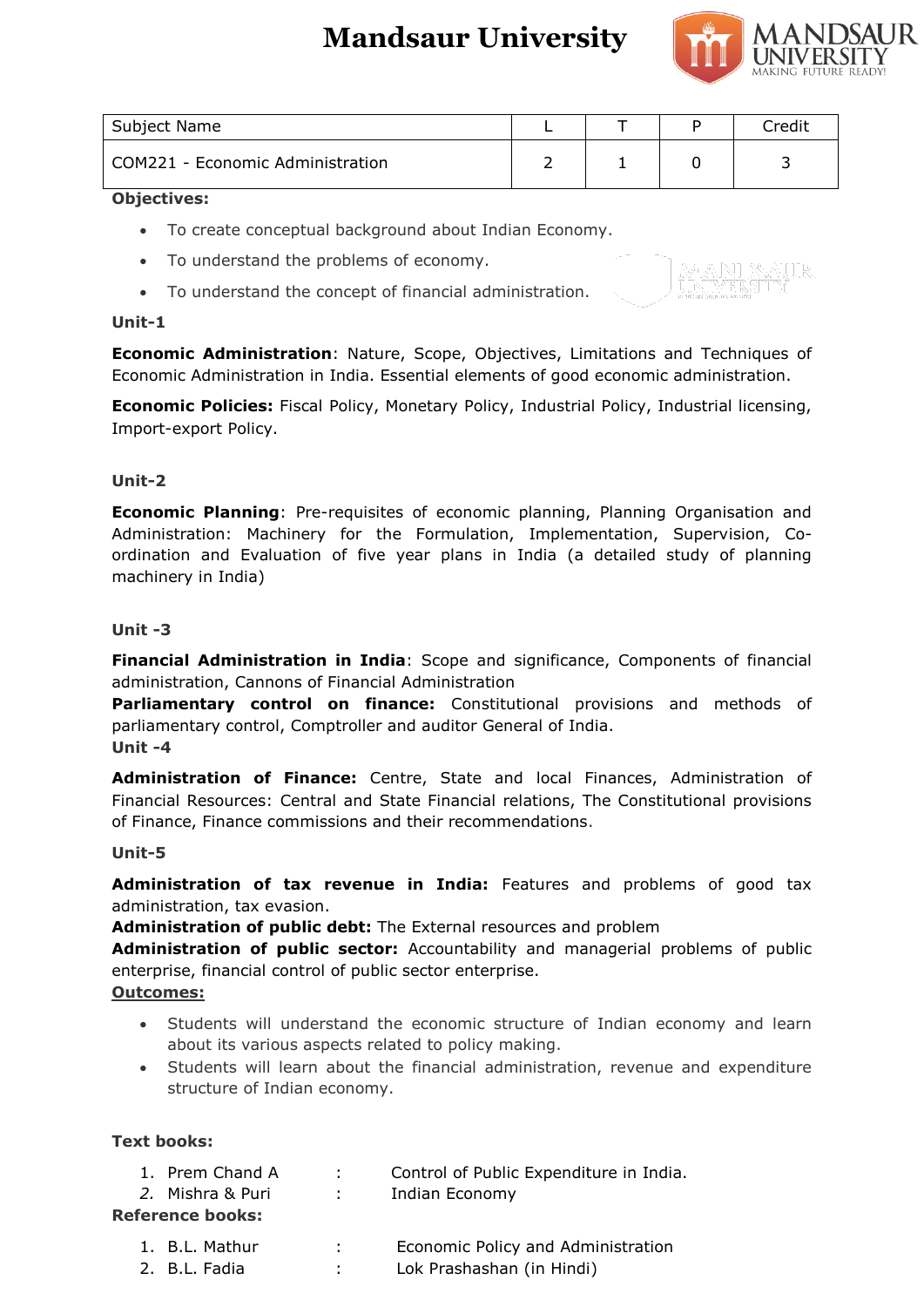

*3.* P.N. Gautam : Vitta Prashasan (In Hindi)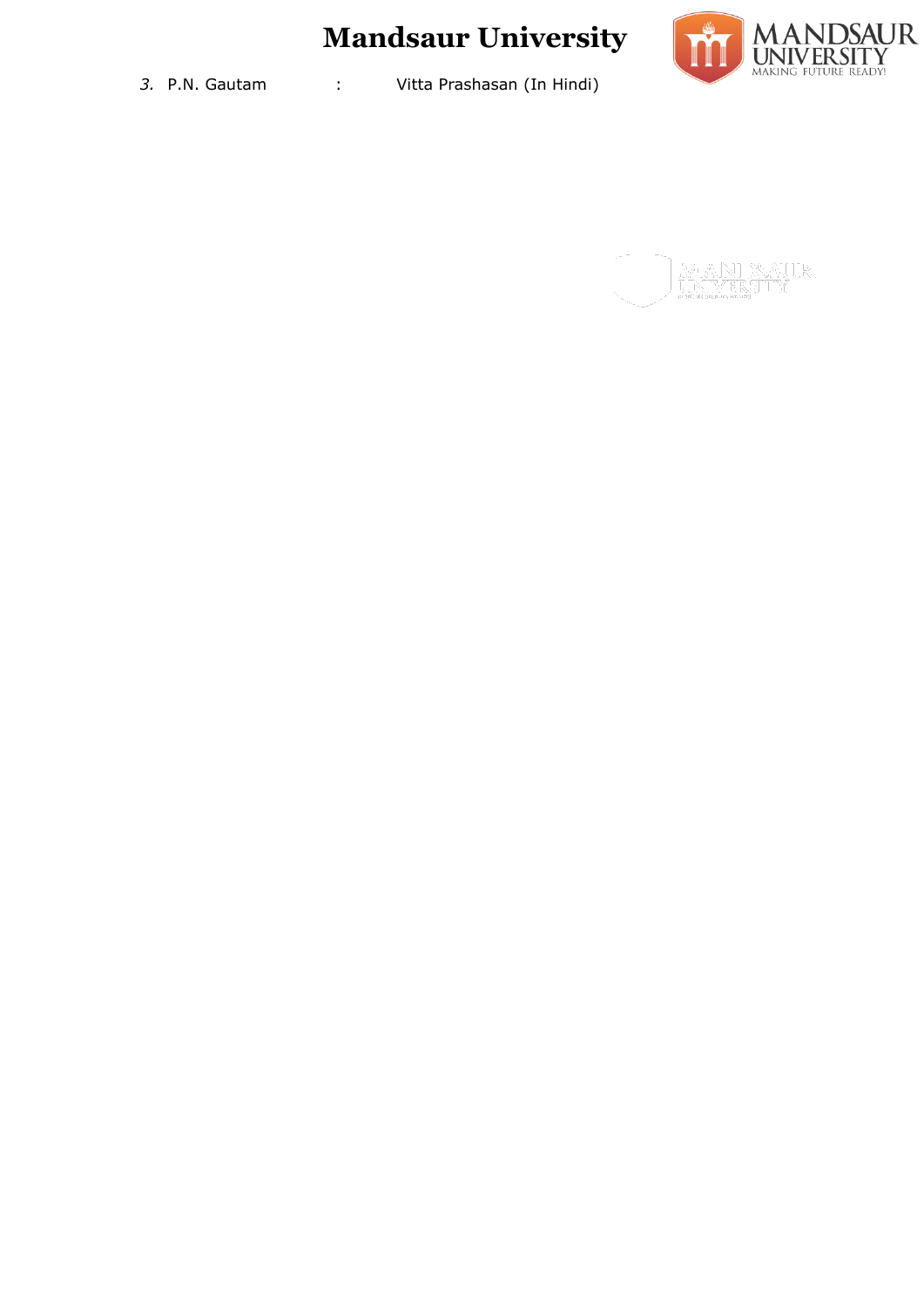

| Subject Name          |  | Credit |
|-----------------------|--|--------|
| COM222 - Microfinance |  |        |

#### **Objectives:**

To provide a thorough knowledge of the concept of microfinance and how microfinance institutions work, including the operational aspects of an SHG / MFI. The course will be a mixture of theory and case studies. This course would go a long way in building up the financial literacy of the persons involved in microfinance and SME sector.

#### **Unit-1**

Overview of Microfinance: Indian Rural financial system, Introduction & need to Microfinance, Products, Microfinance models, Emerging practices of Microfinance in India state wise cases, Emerging Global Microfinance practices

#### **Unit-2**

Catalyst Role of NGOs Educating and formation of SHGs, Linkages with Banks & Markets, Liaisoning with Govt. Dept. Capacity building of SHGs members about value additions, record keeping etc.

#### **Unit -3**

Pricing of Microfinance Products Purpose base, Activity base, Economic class base Open biding, etc. Pricing saving products, Amount of savings base, Attendance at periodical meeting Adding to corpus. Gender issues in Microfinance and Conflict resolution in Microfinance -Client impact studies measuring impact of Microfinance and Micro enterprises.

#### **Unit -4**

Commercial Microfinance MFIs: Evaluating MFIs- Social and performance metrics, fund structure, value-added services The Rise of Commercial Microfinance-: Transforming NGOs. Structure of Microfinance Industry and Constraints on MFI Growth. The partnership model – MFI as the servicer Investing in Microfinance Sources of capital, profit vs. non-profit investing-Accessing Capital Markets for funds.

#### **Unit-5**

Strategic Issues in Microfinance: Sustainability, Going to Scale and Managing the "Last 100 Meters", Opening New Markets, Gender, Finance Plus, Housing Finance Microinsurance: products, eligibility, insurance premium and claim administration systems, regulatory guidelines, relevant cases.

#### **Outcomes:**

- Students' understanding of the role of microfinance institutions (MFIs) and banks in providing financial services to poor and low-income customers in India will be enhanced.
- Students learn how the microfinance industry evolved and how it works.
- They can develop an understanding of the skills and techniques used by microfinance analysts, managers, and investors.
- Students can also explore the role of governments and central banks vis-à-vis the microfinance industry, and what are current challenges facing microfinance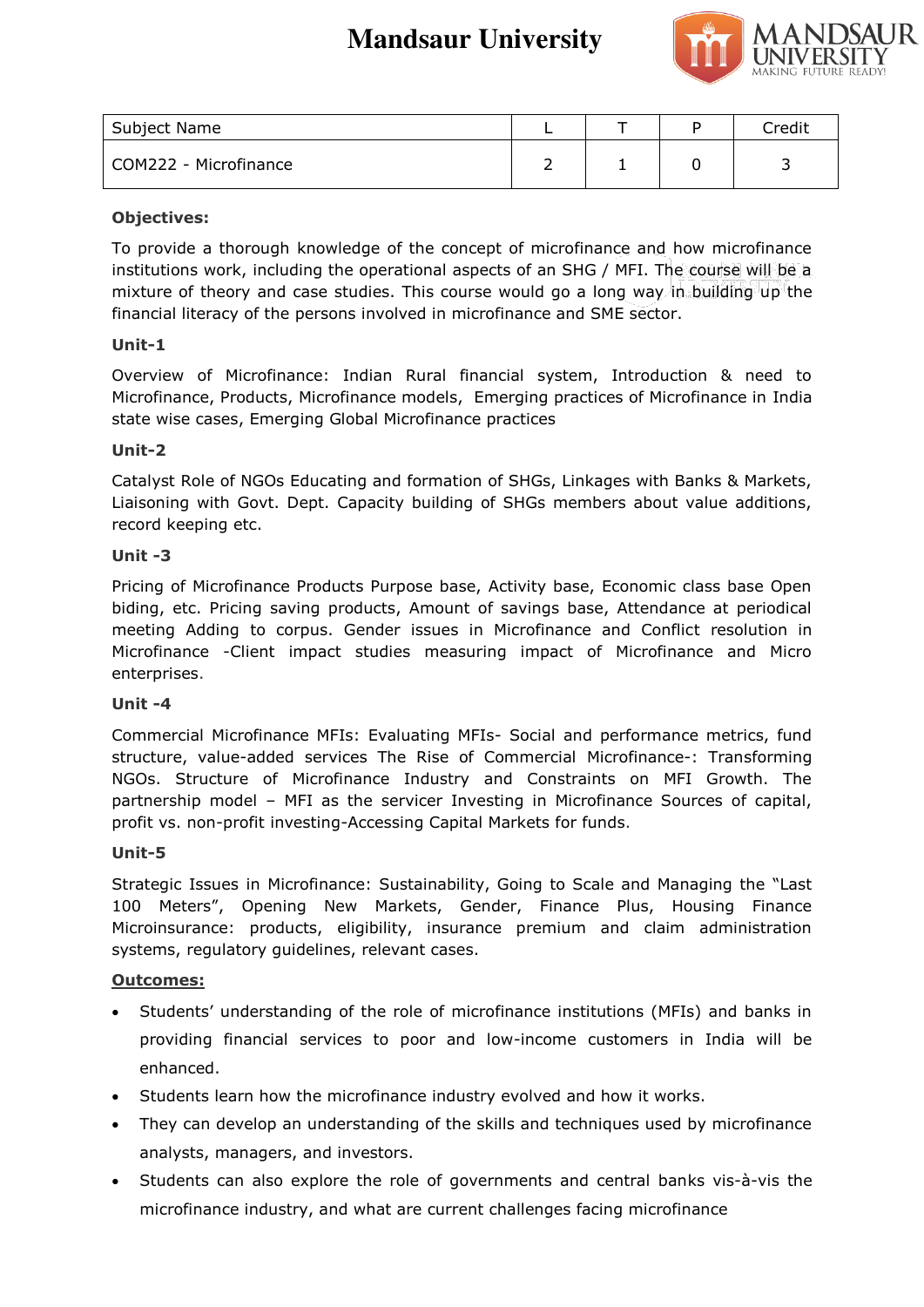

#### **Text books:**

1. Beatriz Armendariz and Jonathan Morduch, "The Economics of Microfinance", Prentice-Hall of India Pvt. Ltd. Delhi, 2005.

2. Joanna Ledgerwood, "Microfinance Handbook" : an institutional and financial perspective, The World Bank, Washington, D.C.

#### **Reference books:**

1. Malcolm Harper, "Practical Microfinance" A training Guide for South Asia, Vistaar Publication, New Delhi.2003.

2. C.K. Prahalad, "The Market at the Bottom of the Pyramid," 2006, The Fortune at the Bottom of the Pyramid, Wharton School Publishing

3. Jorritt De Jong, et al Edited "Microfinance in Access to Government" Cambridge, 2008